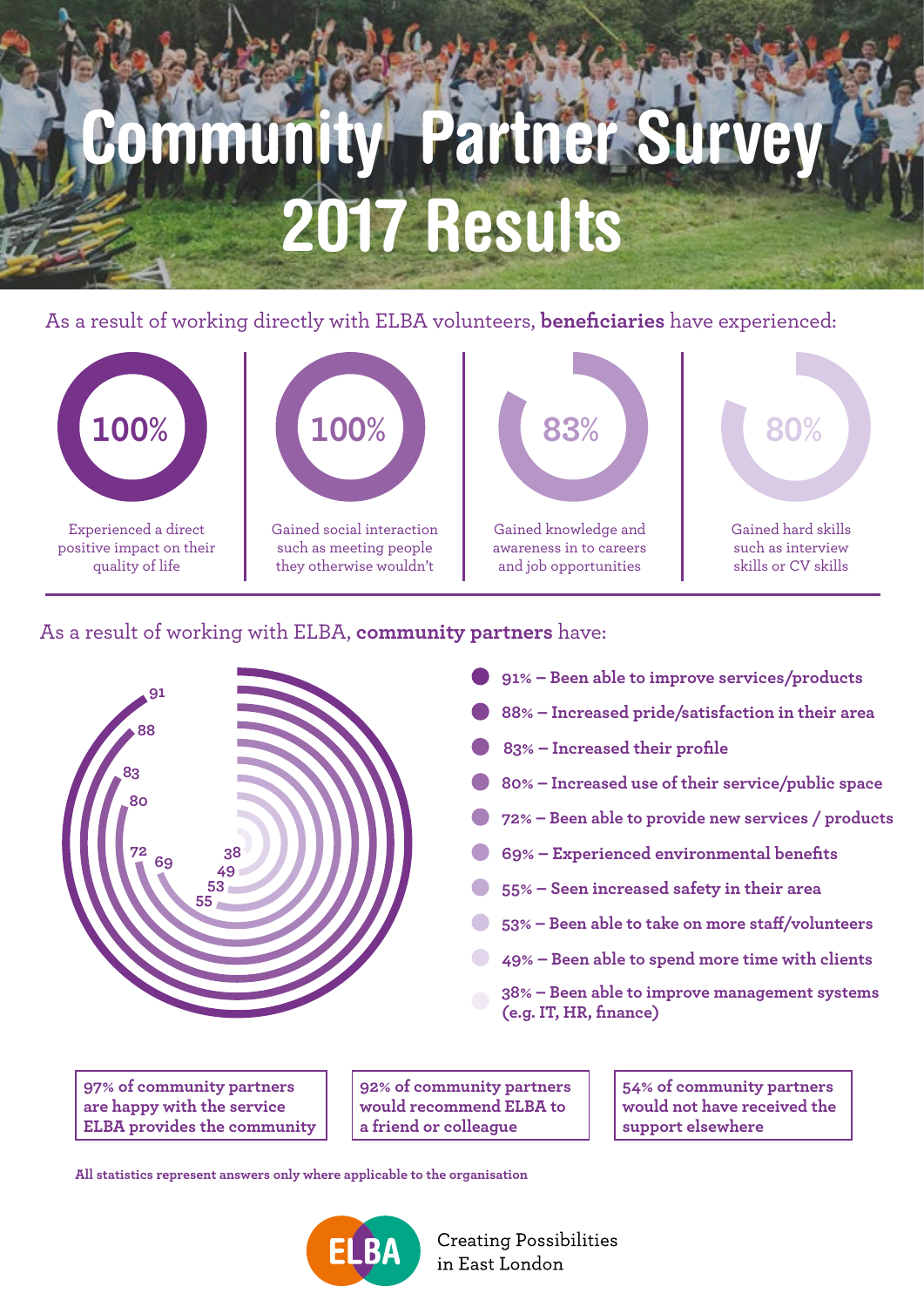### Community Works Impact 2017

**ELBA's Community Works team facilitates partnerships between corporate and community organisations to benefit both parties, in two main ways:**

**1. Bringing the expertise of highly skilled business volunteers to support the community**

**2. Challenge ELBA: engaging teams of up to 100 volunteers in one day community projects**

**As an organisation ELBA changes according to community needs and is constantly developing the programmes it offers. From finance to legal advice to placing trustees, addressing loneliness and supporting environmental projects, ELBA finds the answer to a range of challenges facing east London community partners.** 

**The results from our survey were fantastic.**



**XX community organisations supported**

### **Impact on Community Organisations**

**91% have a good ongoing relationship with businesses. 74% have accessed training and companies they would not otherwise have a relationship with.** 

**91% have been able to improve existing services/products while 72% have been able to provide new services/products. "ELBA events have meant that service users have improved their confidence and motivation to come out of their homes and interact with other people and their local community. It has greatly helped tackle issues of loneliness amongst the elderly that attend. It has also given them the opportunity to have days out that they wouldn't be able to afford themselves otherwise." Carol Abbott, East London Pensioners Group.** 

**38% improved their management systems while 49% were able to spend more time with clients and 53% have been able to employ more staff / take on more volunteers.** 

**83% increased their profile. Marie Kerrigan at Morningside Children's Centre said "Our families have been exposed to different career opportunities by meeting people from different professions." / "Working with ELBA has definitely improved our standing within the borough – in particular the high profile corporates that ELBA have linked us up with." Jocelyn Davis, Redbridge Foodbank.** 

**88% increase pride/satisfaction in the area. 80% experienced an increased use of the service or public space.** 

**"The corporate volunteers have made it possible for many more people to enjoy the Core Landscapes garden area by helping to level the ground to make it more accessible and by painting the hoarding surrounding the site encouraging more people to enter the project. Numerous visitors have commented on how much they appreciate having projects**  **like Core Landscapes in their neighbourhood and praising the hard work that has gone into creating the site. People particularly like having a green space to relax in away from the densely urban surrounding environment." Nemone Mercer, Core Landscapes.** 

**XX trustees placed**

**55% experienced an increase in safety in the area, while 69% experienced environmental benefits. "The volunteers have tackled tasks in the parks which really need doing and have helped to lift the parks." Bruce Irving, Hackney Parks.**

**Trustee placements were a big success, with Sharon Long, Partnership for Young London, saying, of their trusteees newly placed via ELBA: "They have been a great addition to the board, fitting in really well and have taken on key roles within the various subgroups such as getting involved in a small working group looking our new strategic business plan for 2018/2020. They have also linked us up with a few business contacts which we will pursue in the future".**

**ELBA has long standing relationship with the east London community with 83% working with us for more than the past year with 37% having worked with us for more than 5 years. Longer term impacts were reported on increase in organisation's capacity – 89%, increase in financial sustainability – 55% and increase in organisations capability – 71%. "Having worked with ELBA for so many years it provides us with comfort that we are able to maintain our site with less financial stress for maintenance, staff pressure on having to do it in little time and a safe place for our user to attend and enjoy." Christina Jordean, Shakespeare Walk Adventure Playground.** 

**Other long term enabled outcomes were reported as raising awareness of open spaces and venues, improved standing in their borough, board member placements and continuing corporate relationships.** 



**Creating Possibilities** in East London